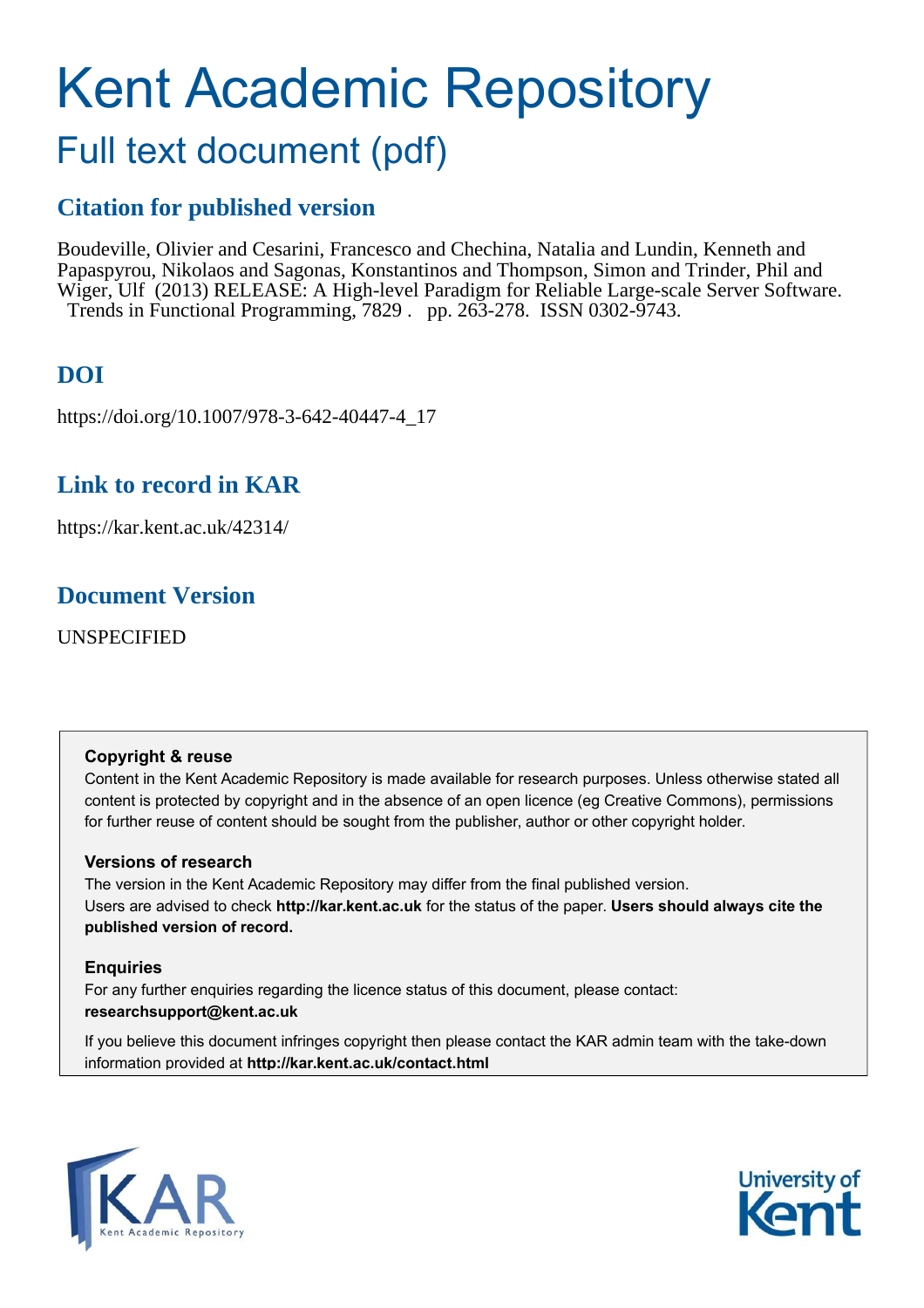### RELEASE: A High-level Paradigm for Reliable Large-scale Server Software

Olivier Boudeville, Francesco Cesarini, Natalia Chechina, Kenneth Lundin, Nikolaos Papaspyrou, Konstantinos Sagonas, Simon Thompson, Phil Trinder, and Ulf Wiger

- <sup>1</sup> Heriot-Watt University, Edinburgh, EH14 4AS, UK
- <sup>2</sup> University of Kent, Canterbury, CT2 7NF, UK
- <sup>3</sup> Erlang Solutions AB, 113 59 Stockholm, Sweden
	- <sup>4</sup> Ericsson AB, 164 83 Stockholm, Sweden
- 5 Institute of Communication and Computer Systems (ICCS), Athens, Greece
	- <sup>6</sup> EDF R&D, 92149 Clamart, France

<sup>7</sup> Uppsala University, 751 05 Uppsala, Sweden

Abstract. Erlang provides a fault-tolerant, reliable model for building concurrent, distributed system based on functional programming. In the RELEASE project the Erlang model is extended to Scalable Distributed Erlang – SD Erlang – supporting general-purpose computation in massively multicore systems. This paper outlines the RELEASE proposal, and indicates the progress of the project in its first six months.

#### 1 Introduction

There is a widening gap between state of the art in hardware and software. Architectures are inexorably becoming multicore, with the numbers of cores per chip following Moore's Law. Software written using conventional programming languages, on the other hand, is still essentially sequential: with a substantial effort, some degree of concurrency may be possible, but this approach just doesn't scale to 100s or 1000s of cores. However, multicore programming is not only about concurrency. Many expect 100,000 core clouds/platforms to become commonplace, and the best predictions are that core failures on such an architecture will become relatively common, perhaps one hour mean time between core failures. So multicore systems need to be both scalable and robust.

The project aim is to scale the radical concurrency-oriented programming paradigm to build reliable general-purpose software, such as server-based systems, on massively parallel machines. Concurrency-oriented programming is distinctive as it is based on highly-scalable lightweight processes *which share nothing*.

The trend-setting concurrency-oriented programming model we will use is Erlang/ OTP – designed in the telecoms sector, and used in strategic Ericsson products such as the AXD301 telecoms switch. Erlang/OTP provides high-level coordination with concurrency and robustness built-in: it can readily support 10,000 processes per core, and transparent distribution of processes across multiple machines, using message passing for communication. Moreover, the robustness of the Erlang distribution model is provided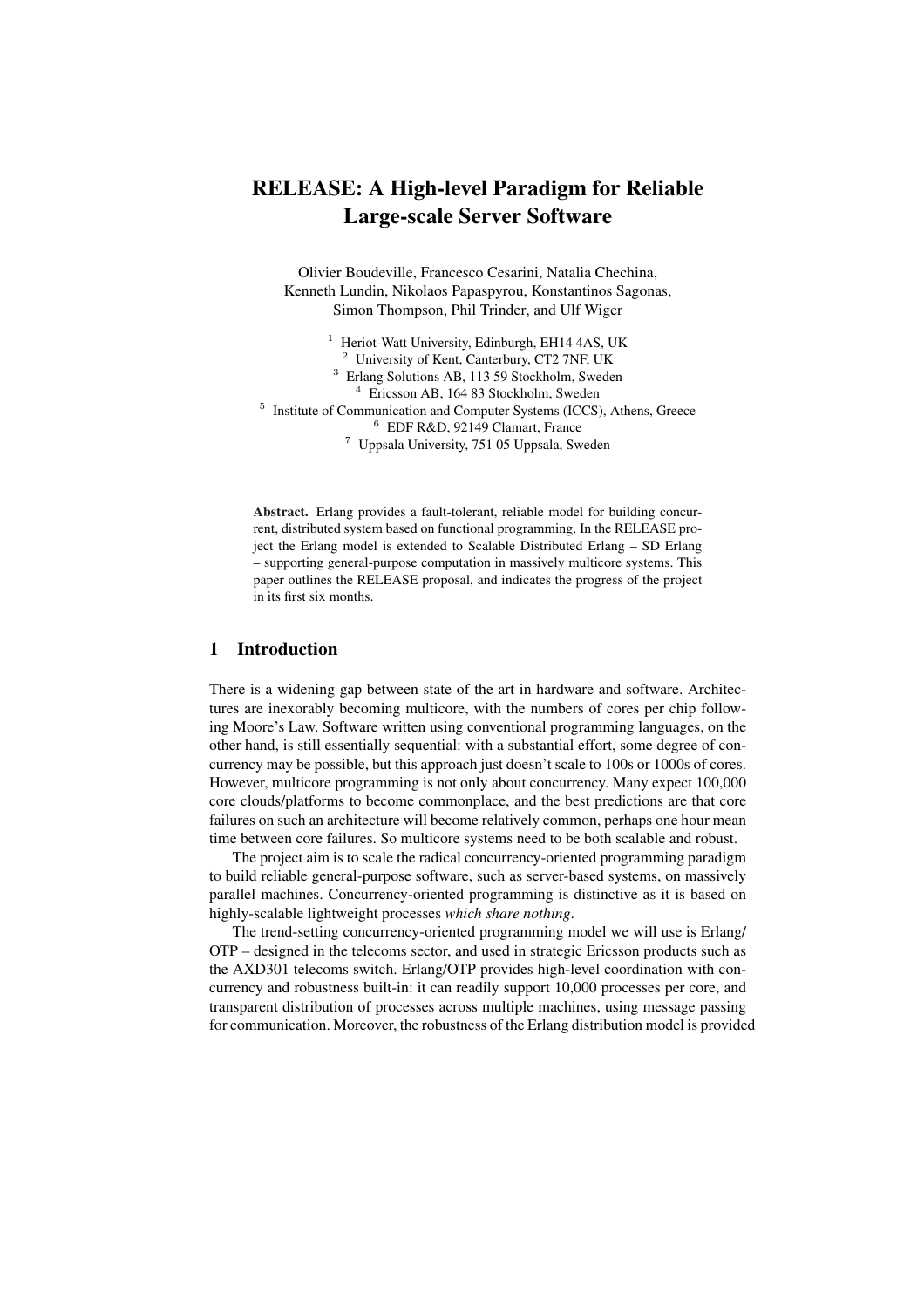by hierarchies of supervision processes which manage recovery from software or hardware errors.

Currently Erlang/OTP has inherently scalable computation and reliability models, but in practice scalability is constrained by the transitive sharing of connections between all nodes and by explicit process placement. Moreover programmers need support to engineer applications at this scale and existing profiling and debugging tools don't scale, primarily due to the volumes of trace data generated. The RELEASE consortium is uniquely qualified to tackle these challenges working at three levels:

- 1. *evolving the Erlang virtual machine* so that it can work effectively on large scale multicore systems;
- 2. *evolving the language to Scalable Distributed (SD) Erlang*, and adapting the OTP framework to provide both constructs like locality control, and reusable coordination patterns to allow SD Erlang to effectively describe computations on large platforms, while preserving performance portability;
- 3. *developing a scalable Erlang infrastructure* to integrate multiple, heterogeneous clusters.

These developments will be supported by state of the art tools which will allow programmers to understand the behaviour of large scale SD Erlang programs, and to refactor standard Erlang programs into SD Erlang. We will demonstrate the effectiveness of the RELEASE approach through building two significant demonstrators: a simulation based on a port of SD Erlang to the Blue Gene architecture and a Large-Scale Continuous Integration Service, and by investigating how to apply the model to an Actor framework for a mainstream language.

The Erlang community is growing exponentially, moreover it has defined concurrencyoriented programming and become a beacon language for reliable distributed computing. As such it influences the design and implementation of numerous Actor programming languages, libraries and frameworks, like Scala, F# and the Kilim framework for Java. Hence we expect that RELEASE will have a similar impact on the design and implementation of a range of languages, libraries and frameworks, and thus deliver significant results beyond the Erlang community.

The paper is organised as follows. The background information and project goals beyond the state-of-the-art are presented in Section 2. The details of the project plans and means of achieving them are discussed in Section 3. Case studies and benchmarks are covered in Section 4. Finally, the project to date progress and the paper summary are presented in Sections 5 and 6 respectively.

#### 2 Progress Beyond the State-of-the-art

The project makes advances in a number of areas, primarily in scalable high-level distributed languages, in Virtual Machine (VM) support for high-level concurrency, in tools for concurrent software engineering, in cloud hosting infrastructure and in massive scale simulation.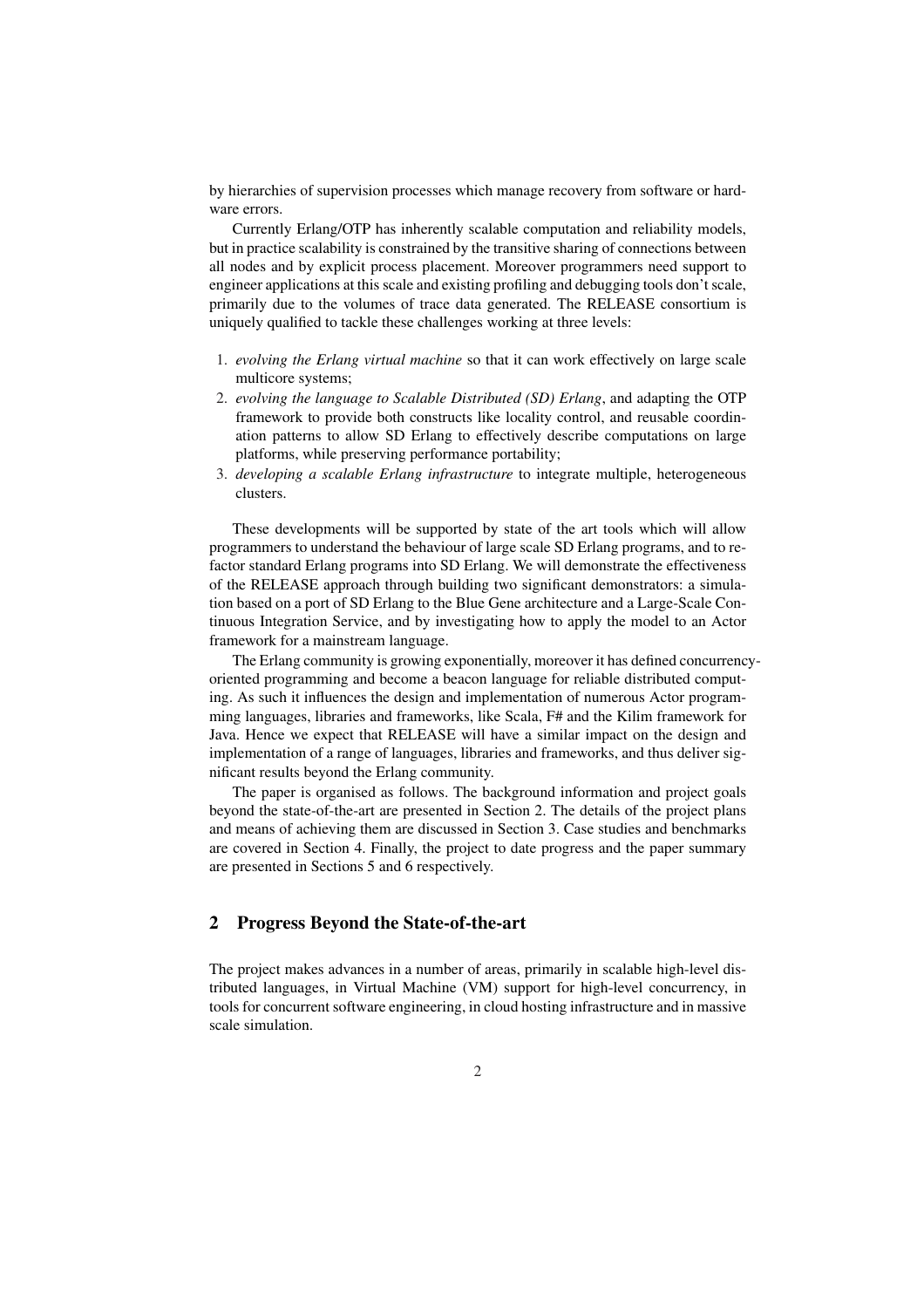#### 2.1 Heterogeneous General Purpose Computing

We target reliable scalable general purpose computing on heterogeneous platforms. Our application area is that of general server-side computation, e.g. a web or messaging server. This form of computation is ubiquitous, in contrast to more specialised forms such as traditional high-performance computing. Moreover, this is computation on stock platforms, with standard hardware, operating systems and middleware, rather than on more specialised platforms on specific hardware.

We are not targeting capability level HPC, with specialist expensive hardware, and rather specialised applications, e.g. manipulating matrices of floating point numbers. Rather than targeting exascale computing on  $10^6$  cores [27] we aim for  $10^5$  cores. For example, the Blue Gene/P that will be exploited during the project has 65,000 cores. Our focus on commodity hardware implies that we do not aim to exploit the experimental many-core architectures like the Intel Terascale.

#### 2.2 Scalable Reliable Programming Models

Shared memory concurrent programming models like OpenMP [5] or Java Threads are generally simple and high level, but don't scale well beyond 10<sup>2</sup> cores. Moreover reliability mechanisms are greatly hampered by the shared state, for example a lock becomes permanently unavailable if the thread holding it fails. In the HPC environment the distributed memory model provided by the MPI communication library [23] dominates. Unfortunately MPI is not suitable for producing general purpose concurrent software as it is too low level with explicit, synchronous message passing. Moreover the most widely used MPI implementations offer no fault recovery<sup>8</sup>: if any part of the computation fails, the entire computation fails.

For scalable high-level general purpose concurrent programming some more flexible model is required. Actors [9] are a widely used model and are built into languages like Scala [17], Erlang [4], and many others. There are also Actor frameworks or libraries for many languages, for example, Termite Scheme [7], PARLEY for Python [19], and Kilim and jetlang are two of several available for Java [24].

Erlang provides an Actor model and is widely recognised as a beacon language for concurrent or distributed computing. That is, it has influenced the design of the concurrent coordination provided in many languages and frameworks, for example Scala [17], F# [25] and Clojure [10]. Let us briefly summarise the key aspects of Erlang style concurrency [29]: fast process creation/destruction; scalability (to support more than  $10^4$ concurrent processes); fast asynchronous message passing; copying message-passing semantics (share-nothing concurrency); process monitoring; selective message reception.

Figure 1 illustrates Erlang's support for concurrency, multicores and distribution. A blue rectangle represents a host with an IP address, and a red arc represents a connection between nodes. Multiple Erlang processes may execute in a node, and a node can exploit multiple processors, each having multiple cores. Erlang supports single core concurrency as a core may support as many as  $10^8$  lightweight processes [1]. In the

<sup>&</sup>lt;sup>8</sup> Some fault tolerance is provided in less widely used MPI implementations like [6].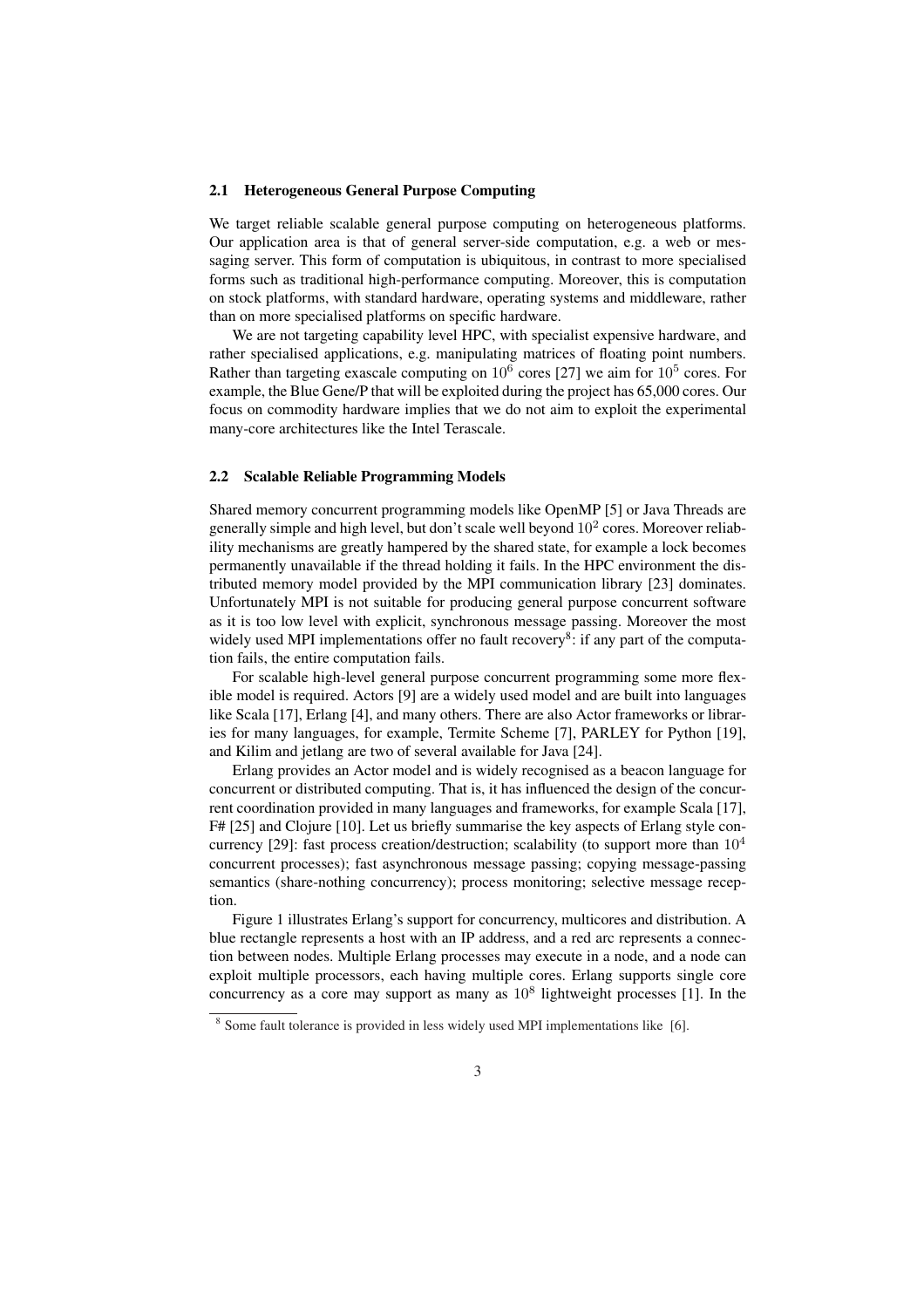

Fig. 1: Conceptual View of Erlang's Concurrency, Multicore Support and Distribution

Erlang distribution model a node may be on a remote host, and this is almost entirely transparent to the processes. Hosts need not be identical, nor do they need to run the same operating system.

Erlang currently delivers reliable medium scale distribution, supporting up to  $10<sup>2</sup>$ cores, or  $10<sup>2</sup>$  distributed memory processors. However, the scalability of a distributed system in Erlang is constrained by the transitive sharing of connections between all nodes and by explicit process placement. The transitive sharing of connections between nodes means that the underlying implementation needs to maintain data structures that are quadratic in the number of processes, rather than considering the communication locality of the processes. While it is possible to explicitly place large numbers of processes in a regular, static way, explicitly placing the irregular or dynamic processes required by many servers and other applications is far more challenging. The project addresses these limitations.

#### 2.3 VM Support for High-level Concurrency

Due to the development of multi-core architectures and the distributed nature of modern computer systems, the quantity and variance of processors on which software is executed has increased by orders of magnitude in recent years and is expected to increase even more. In this setting, as discussed in the previous section, the role of high-level concurrent programming models is very important. Such models must abstract from variations introduced by differences between multi-core architectures and uniformly treat different hardware architectures, number of cores and memory access characteristics. Currently, the implementation of such models in the form of high-level languages and libraries is not sufficient; these two must be complemented with efficient and reliable virtual machines (VMs) that provide inherent support for high-level concurrency [13].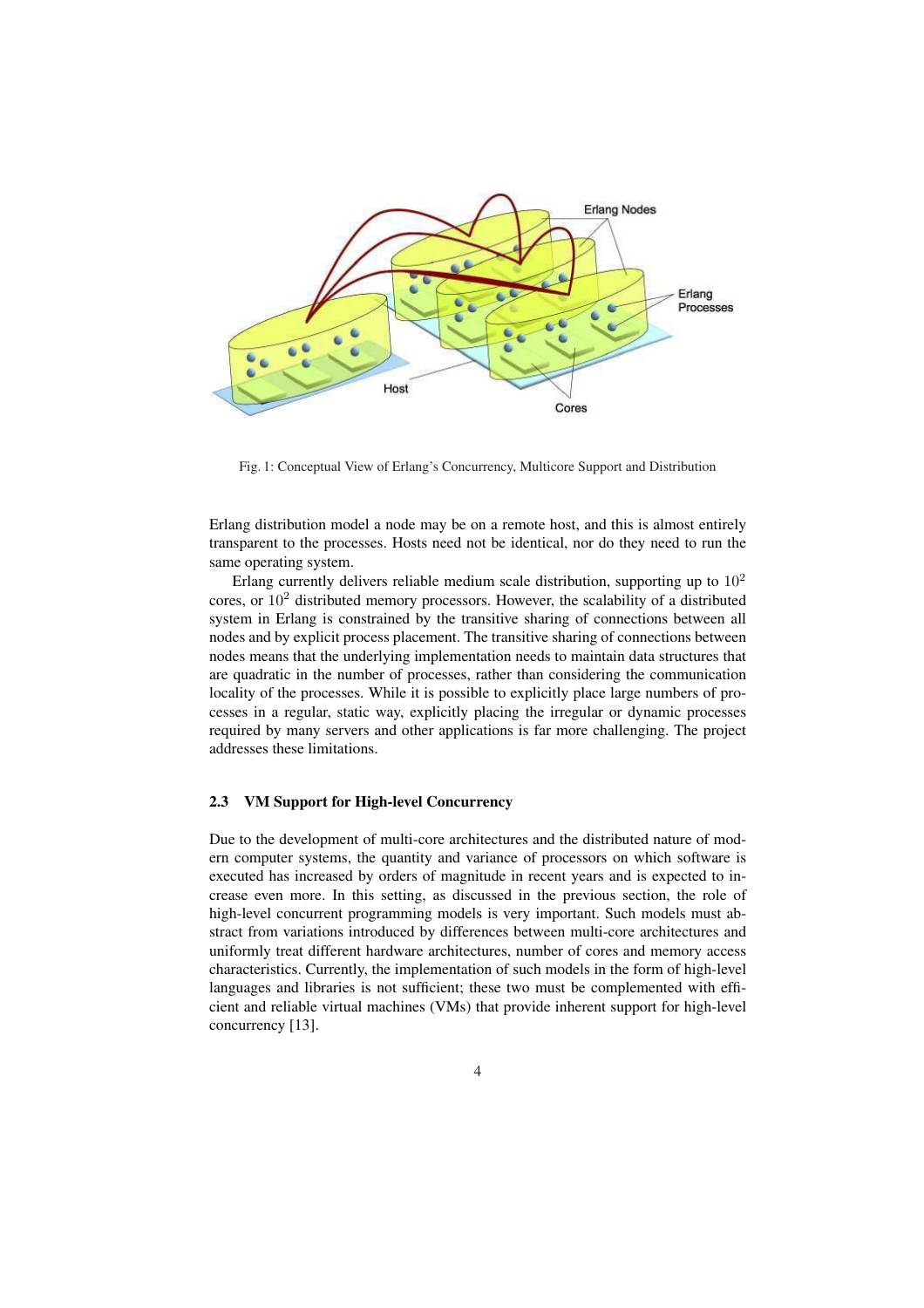Historically the efficient implementation of VMs for single core processor systems has presented a number of challenges, largely unrelated to concurrency. For example, in order to optimally use the hardware, a VM has to exploit deep hierarchies of cache memory by reorganizing data layouts, and to support e.g. out-of-order execution, the hardware's prefetching heuristics, branch prediction. With multi-core processors, concurrency and the inherent shared memory model introduce new challenges for VMs, as it is not only arbitrary thread interleavings but parallel execution on limited shared resources which has to be taken into account. On top of the implementation considerations mentioned before, cache coherence becomes a critical issue, memory barriers become a necessity and compiler optimizations (such as instruction reordering) must often be more conservative to be semantics-preserving. Furthermore, multi-core machines currently rely on non-uniform memory access (NUMA) architectures, where the cost of accessing a specific memory location can be different from core to core and data locality plays a crucial role for achieving good performance.

In the past few years, there has been sustained research on the development of VMs for software distributed shared memory. Some of the more recent such research aims to effectively employ powerful dedicated and specialized co-processors like graphic cards. Notable VM designs in this direction are the CellVM [15], [30] for the Cell Broadband Engine, a VM with a distributed Java heap on a homogeneous TILE-64 system [28]; an extension of the JikesVM to detect and offload loops on CUDA devices [12]; and VMs for Intel's Larrabee GPGPU architecture [22]. Most of these designs are specific to VMs for Java-like languages which are based on a shared-memory concurrent programming model. Despite much research, the implementation of shared memory concurrency still requires extensive synchronization and for this reason is inherently non-scalable. For example, in languages with automatic memory management, the presence of a garbage collector for a heap which is shared among all processes/threads imposes a point of synchronization between processes and thus becomes a major bottleneck.

Although a language based on the Actor concurrency model is in principle better in this respect, its VM implementation on top of on shared memory hardware in an efficient and scalable way presents many challenges [11]. In the case of the implementation of Erlang, various runtime system architectures have been explored by the HiPE (High Performance Erlang) group in Uppsala, based either on process-local memory areas, on a communal heap which is shared among all threads, or following some hybrid scheme. However, the performance evaluation [21] was conducted on relatively small multi processor machines (up to 4 CPUs) in 2006 and cannot be considered conclusive as far as scalability on the machines that the RELEASE project is aiming at. More generally, the technology required to reach the scalability target of the current project requires significant extensions to the state of the art in the design of virtual machines for message passing concurrency and will stretch the limits of data structures and algorithms for distributed memory management.

#### 2.4 Tools for Concurrency and Erlang

From the inception of parallel programming, the availability of tools that ease the effective deployment of programs on parallel platforms has been a crucial criterion for success. The Intel Trace Analyzer and Collector [14] is a typical modern tool, which sup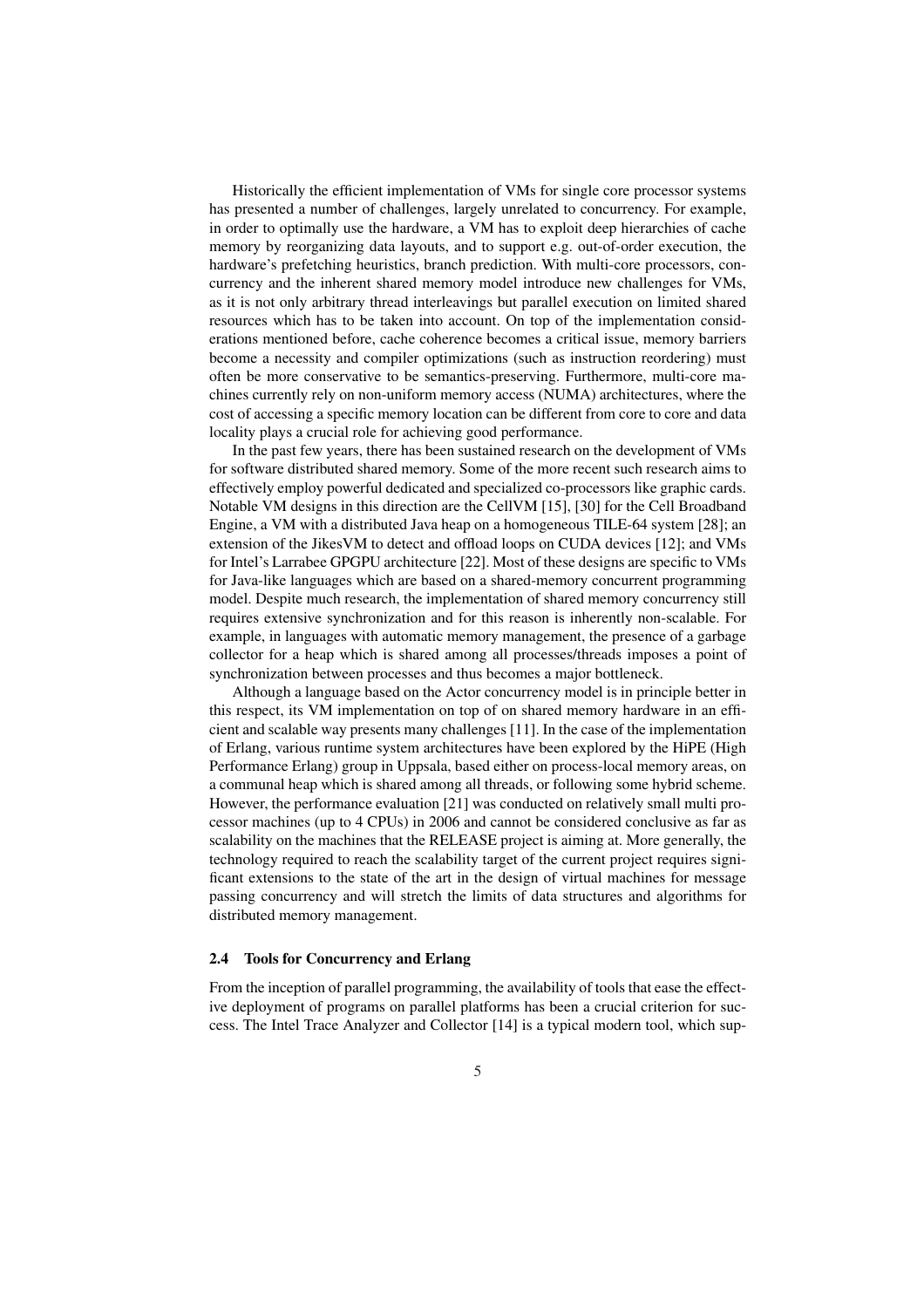ports the analysis, optimisation and deployment of applications on Intel-based clusters with MPI communication.

The Erlang Virtual Machine is equipped with a comprehensive, low-level tracing infrastructure provided by the trace built-in functions [4]. Built upon this are a number of higher-level facilities, including the debugger (dbg) and the trace-tool builder (TTB) [18], which provides facilities for managing tracing across a set of distributed Erlang nodes. As the name suggests, the tool is designed to be extensible to provide different types of tracing tuned to different applications and environments. While these tools support monitoring Erlang programs across distributed nodes, there is a problem in dealing with the volume of data generated; on a multicore chip, or highly parallel system, it will be impossible to ship all the data off the chip without swamping communication entirely [31]. So, we will ensure that local monitoring and analysis can be performed within the system, leveraging the locality supported by SD Erlang to support a hierarchical 'tracing architecture'.

In building analyses we will be able to leverage work coming from the FP7 ProTest project [20] including the online monitoring tool Inviso, which has recently been integrated into TTB, and the offline monitoring tool Exago. Higher-level analysis can be provided independently [3], and building on this it is also possible to analyse the process structure of Erlang applications, particularly those structured to use the OTP standard behaviours [16, Chapter 6]. These existing systems need to be extended to integrate monitoring with process discovery.

Building on the Erlang syntax tools package and the standard Erlang compiler tool chain, Wrangler is a tool for refactoring Erlang programs [2]. The Erlang group at Elte, Budapest has built a similar tool, RefactorErl, based on their own compiler front-end infrastructure. In the RELEASE project we will develop and implement refactorings from Erlang to SD Erlang within Wrangler. In order to give users guidance about which refactorings could be applied we will develop a refactoring assistant, which will suggest refactorings of a given system on the basis of its behaviour of a system, given by the tracing tools.

Traditional breakpoint debuggers are of little use for RMP software; there are too many processes and breakpoints conflict with the frequent timeouts in Erlang's communication. The RELEASE project will build a debugger for massively parallel systems that retains a recent history of the current computation state, as well as saving faultrelated information, so that this can be retraced and explored for debugging purposes.

#### 2.5 Cloud Hosting

The cloud hosting area is moving rapidly and progress is driven mainly by entrepreneurs and competing cloud infrastructure providers. While users can already choose between many hosting providers offering price/performance alternatives, provisioning is typically manual and time consuming, making it unnecessarily difficult to switch providers.

With increased competition comes specialisation, which in its turn introduces an integration challenge for users. This calls for a broker layer between users and cloud providers [8], but creating such a broker layer, especially a dynamic one, is no easy task, not least because Cloud Provision APIs currently do not support ad-hoc, capabilitybased provisioning and coordination of cloud resources. A problem is that basic cloud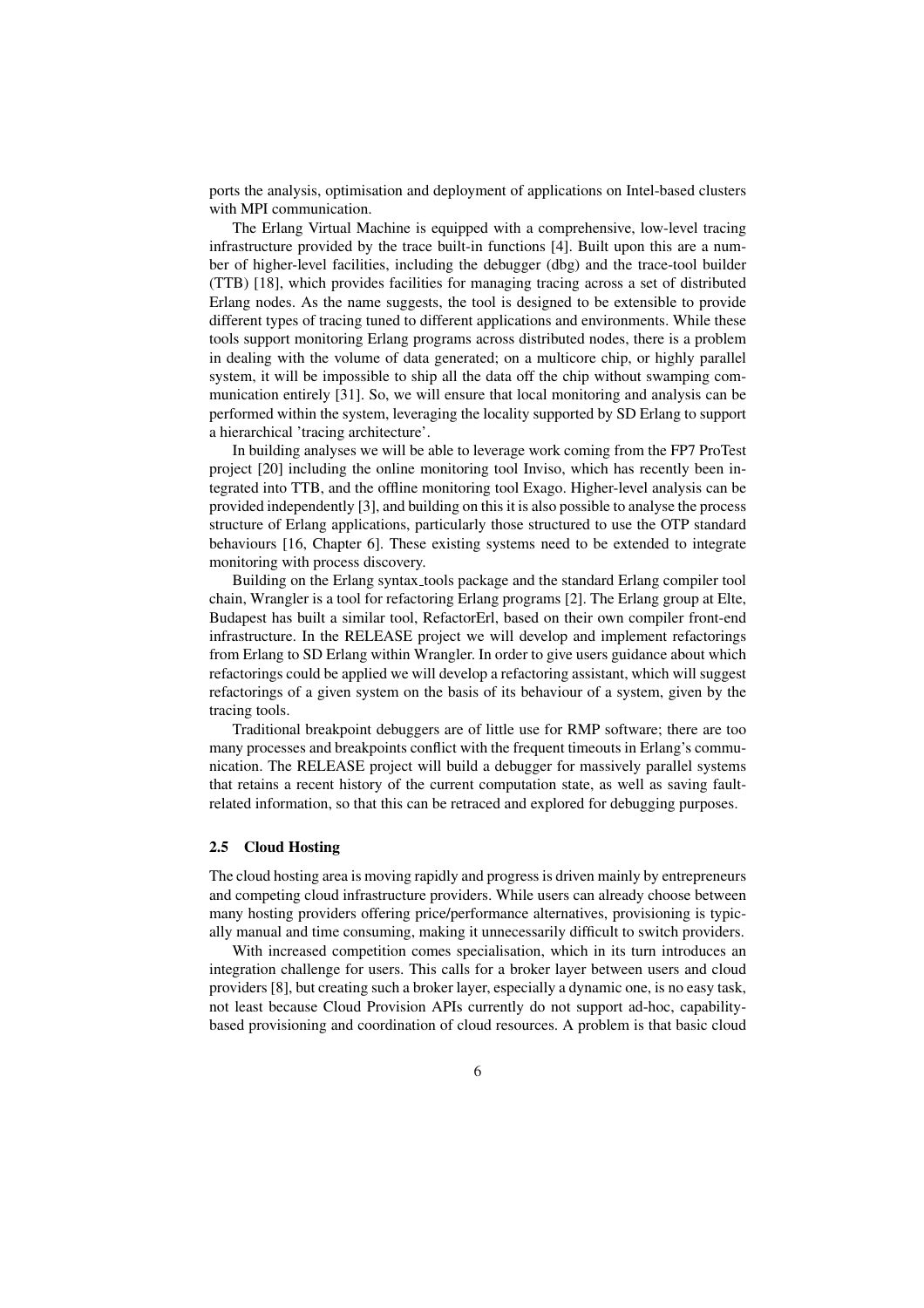APIs must primarily serve mainstream languages, not least REST (stateless) clients, where management of dynamic and complex state is considered extremely difficult [26].

We intend to advance the concept of a capability-based dynamic cloud broker layer, building on the cloud broker component of Erlang Solution's recently launched Hosted Continuous Integration tool SWARM. SWARM is capable of allocating a mix of cloud and physical resources on demand and running complex tests in parallel, and draws on the ease with which Erlang can spawn and coordinate parallel activities, as well as its considerable strengths as a test automation and load testing environment. We intend to use SWARM itself as a testbed for the concepts in the RELEASE project, aiming to increase both the capabilities of SWARM and its cost-effectiveness.

At a basic level, this broker would be useful for any kind of cloud application (even non-Erlang) making it easier for users to switch provider, and create on-demand, capability-driven mashups of specialised clusters. For more dynamic capabilities, we will lead by providing a Cloud Broker API customised for the Erlang-style programming model.

#### 2.6 Scalable Simulation

Many business and scientific fields would benefit from larger-scale simulations as the need for intrinsically risky extrapolation can be removed if we are able to simulate a complex system as a whole. Moreover, some important behaviours only appear in detailed simulations.

Parallelism poses a number of challenges for simulation, especially as distributed memory clusters are the cost effective scalable platform. Simulations are typically initially developed using sequential, imperative technologies, and these are ill suited for distributed execution. However there is an increasing belief that declarative programming could be more appropriate to harness parallel platforms.

Sim-Diasca is a distributed engine for large scale discrete simulations implemented in Erlang. It is among the most scalable discrete simulation engines and currently able to handle more than one million relatively complex model instances using only hundreds of cores. However more accurate models are required - ideally we would like 50-200 million model instances. We would also like to introduce reliability. To achieve these goals will require scalable reliability improvements across the software stack: VM, language, and engine.

#### 3 Developing a Scalable Programming Model

This section gives an overview of the technical and research components of the project.

#### 3.1 Scaling the Erlang Programming Model

We will extend both Erlang, to produce Scalable Distributed (SD) Erlang, and also the associated OTP library. The SD Erlang name is used only as a convenient means of identifying the language and VM extensions as we expect them to become standard Erlang in future Erlang/OTP releases.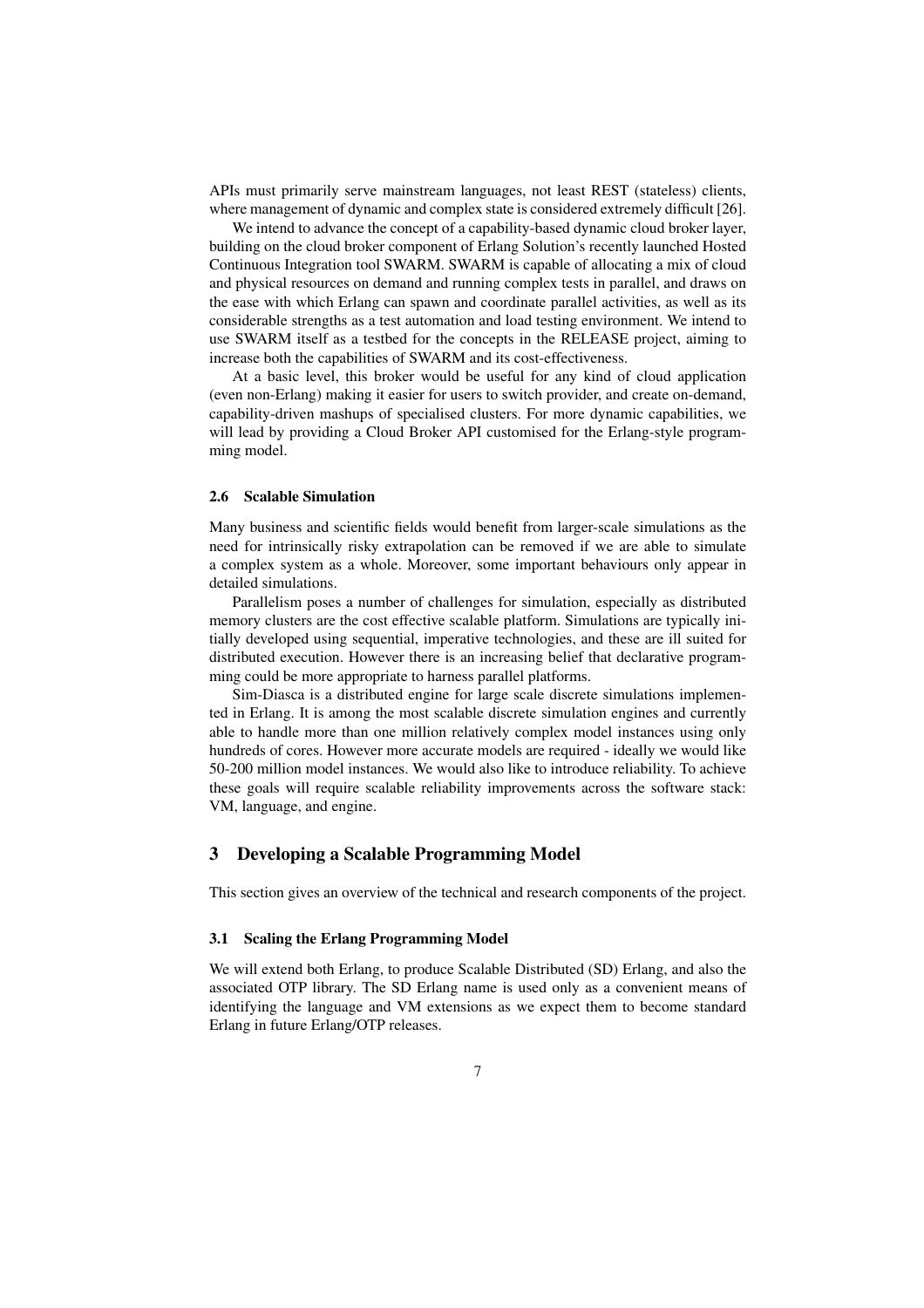*Controlling Connections.* The scalability of a distributed Erlang system is constrained by the transitive sharing of connections between all nodes and by explicit process placement. SD Erlang will regain scalability using layering, and by controlling connection locality by grouping nodes and by controlling process placement affinity.

*Process Placement.* Currently the Erlang distribution model permits explicit process placement: a process is spawned on a named node. Such a static, directive mechanism is hard for programmers to manage for anything other than small scale, or very regular process networks. We propose to add an abstraction layer that maintains a tree of node groups, abstractly modelling the underlying architecture. We will provide mechanisms for controlling *Affinity*, i.e. how close process must be located, e.g. two rapidly communicating processes may need to be located in the same node. We will also provide mechanisms for controlling *Distribution*, i.e. how far the process must be from the spawning process. For example, two large computations, such as simulation components, may need to be placed on separate clusters.

*Scaling Reliability.* Erlang/OTP has world leading language level reliability. The challenge is to maintain this reliability at massive scale. For example, any node with a massive number of connections should be placed in a different node group from its supervisor. A new OTP principle could be to structure systems with the supervision tree preserving this property.

*Performance Portability.* The abstract computational control mechanism are not strongly related to a specific architecture. As far as possible we intend to construct performance portable programs, and computational patterns, by computing distance metrics for the affinity and distribution metrics. Moreover, locality control enables us to use layering as a principle to structure systems: for example, the control processes for a layer appearing in a different group from the controlled processes. This facilitates performance portability as the top layers can be refactored for the new architecture while preserving the lower layers unchanged.

*Scalable and Portable OTP.* Some OTP principles and behaviours will need to be extended with new scalable principles, and perhaps to some extent redesigned and refactored to control locality and support layering. The supervisor group discussed above and the control layering are examples of new scalable principles.

#### 3.2 Scaling the Erlang Virtual Machine

The Erlang Virtual Machine (VM) was initially designed as a machine for supporting cooperative concurrent execution of processes ("green threads") on physical machines with a single CPU. Since 2006, the Erlang VM has been extended to support Symmetric MultiProcessing (SMP) in the form that is commonly found these days in multi-core machines. The goal has been to focus on stability while giving incremental performance improvements in each release. This approach has worked well for the important class of high-availability server software running on machines with up to 16 cores, but needs significant extensions to achieve scalability on bigger multi-core machines.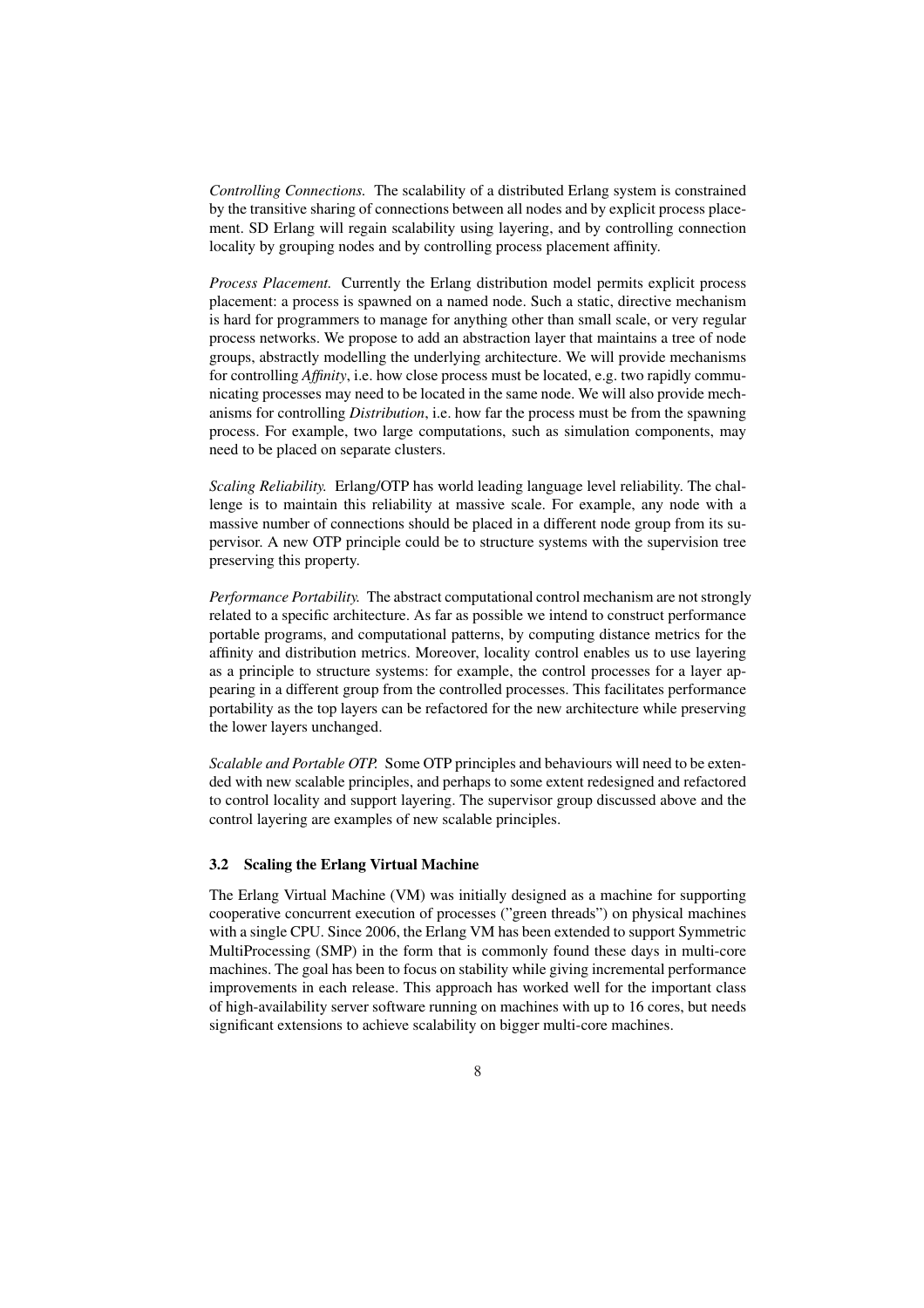In the RELEASE project we aim to re-design and improve some core aspects of Erlang's VM so that it becomes possible for applications to achieve highly scalable performance on high-end multicore machines of the future with minimal refactoring of existing applications. Our goal is to push a big part of the responsibility for achieving scalability from the application programmer to the VM. In particular, we will investigate architectural changes and alternative implementations of key components of Erlang's VM that currently hinder scalability of applications on large multi-core machines. A key consideration is to design scalable components without sacrificing crucial aspects of the existing architecture such as process isolation, high-reliability, robustness and soft real-time properties.

To best achieve these goals, we will begin our work by a detailed study of the performance and scalability characteristics of a representative set of existing Erlang applications running on the current VM. This will help us both to identify the major scalability bottlenecks and prioritize changes and extensions of the runtime system and of key components of the VM. Independently of the results of this study however, there are some parts of the VM which could definitely benefit from extensions or redesign.

One of them is the Erlang Term Storage (ETS) mechanism. Although Erlang processes do not share any memory at the language level, at the implementation level, the Erlang VM provides built-ins that allow processes to store terms in shared global data structures, called ETS tables, and to destructively modify their contents. Currently, many Erlang applications make extensive use of this mechanism, either directly in their code or indirectly via using in-memory databases that are built upon them such as mnesia. With the current implementation of ETS, when the number of processes gets big, accesses to these tables become serialization points for applications and hinder their scalability. Moreover, due to the nature of the garbage collector which is currently employed by the Erlang VM, accesses to terms in these tables require a physical copy of the term from the table to the heap of the process. We will investigate scalable designs of ETS tables that avoid these performance bottlenecks. In addition we will experiment with runtime system organizations and design language built-ins that avoid the need for copying data from ETS tables to the process-local memory areas when it is provably safe to do so.

In the current Erlang VM, processes allocate the majority of their data in processlocal memory areas. Whenever they need to communicate, they must explicitly copy their data from the heap of the sender to that of the receiver. They also need to wait to get rescheduled when execution reaches a receive statement with no appropriate messages in the process mailbox. We will design and investigate scalable runtime system architectures that allow groups of processes to communicate without the need for explicit copying and we will develop the runtime support for processes to temporarily yield to their appropriate senders when reaching a receive statement that would otherwise block. One possible such architecture is a clustered shared heap aided by the presence of language constructs such as fibers that are available in languages like C++.

In general, a scalable design of the Erlang VM needs to be supported both by language extensions but also by static and dynamic analyses for identifying "frequentlycommunicating processes" and for guiding the schedulers of the VM. A significant effort in this task is not only to design and implement these analyses, but to also integ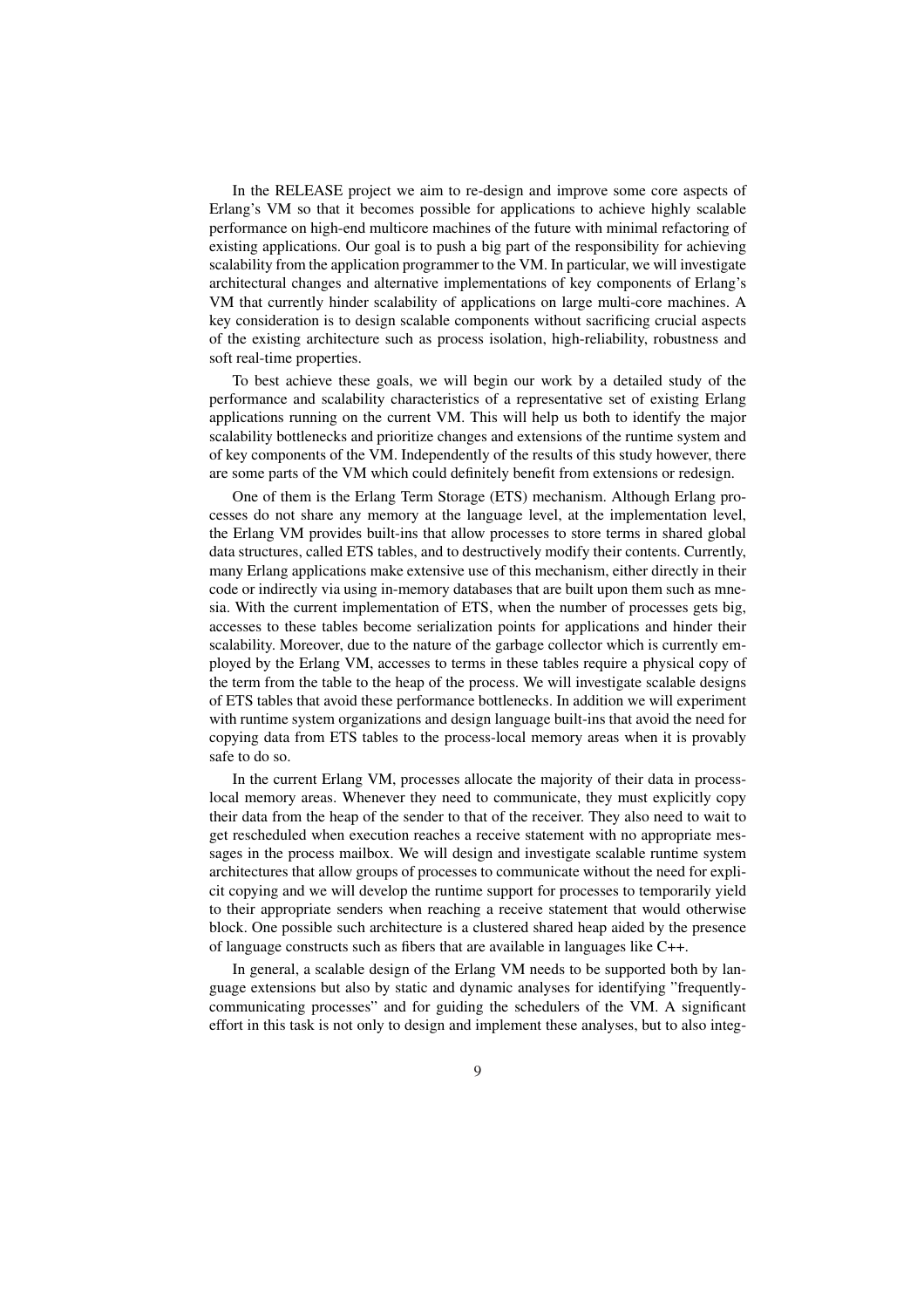rate them in the development environment in a smooth and seamless way, preferably one which is transparent to the programmer.

No matter how scalable the underlying VM will get, large scale applications will definitely need tool support for identifying bottlenecks in them (Section 3.4). The Erlang VM will be extended with light-weight infrastructure for efficient online profiling and monitoring of applications and for maintaining performance information about them. Such profiling information will also be used by the underlying VM to guide the scheduler and possible feedback-directed optimizations. We will design and implement lightweight infrastructure for profiling applications while these applications are running and for maintaining performance information about them.

Finally, in order to test the scalability of our implementation and to enable a case study we will port the Erlang VM to a massively parallel platform. Our current plan is to use a Blue Gene/P machine available at EDF, which will be used in the large scale simulation study. This plan may change or be extended to include more platforms if we gain access to more powerful such machines during the duration of the project.

#### 3.3 Scalable Virtualisation Infrastructure

This work package will provide a broker layer capable of creating, managing and dynamically scaling super-clusters of smaller heterogeneous clusters, based on capability profile matching.

Given the aim of the RELEASE project to develop a model of participating clusters, it is logical to also explore the possibility of creating super-clusters of on-demand clusters provisioned from competing Cloud providers. This would make it possible to cost-optimise large clusters by matching capability profiles against the requested work, and combining groups of instance types, possibly from different providers, into a larger grid. The complexities of running a compute task across such a cluster generally fall into the categories addressed within the RELEASE project: providing a layer of distribution transparency across cooperating clusters; monitoring neighbouring clusters and recovering from partial failures; and tolerance to latency variations across different network links.

A possible small-scale use for a Cloud cluster broker could be to act as a "Pricerunner" for on-demand computing resources. For Erlang Solutions, it is a natural extension of their Hosted Continuous Integration and Testing as a Service offerings (SWARM), where the system can match the computing needs of different build-and-test batches against availability and pricing of virtual images from different providers. In the context of Hosted Continuous Integration, this capability can also be used to simulate both server- and client-side, using different capabilities, and possibly different providers, for each. It needs to be easy to configure and automate.

The infrastructure that we construct will be novel as few cloud computing providers today offer a powerful enough API for this task. For this reason, we will build our own virtualization environment, e.g. based on the Eucalyptus Cloud software, which is API-compatible with Amazon EC2, but available as Open Source.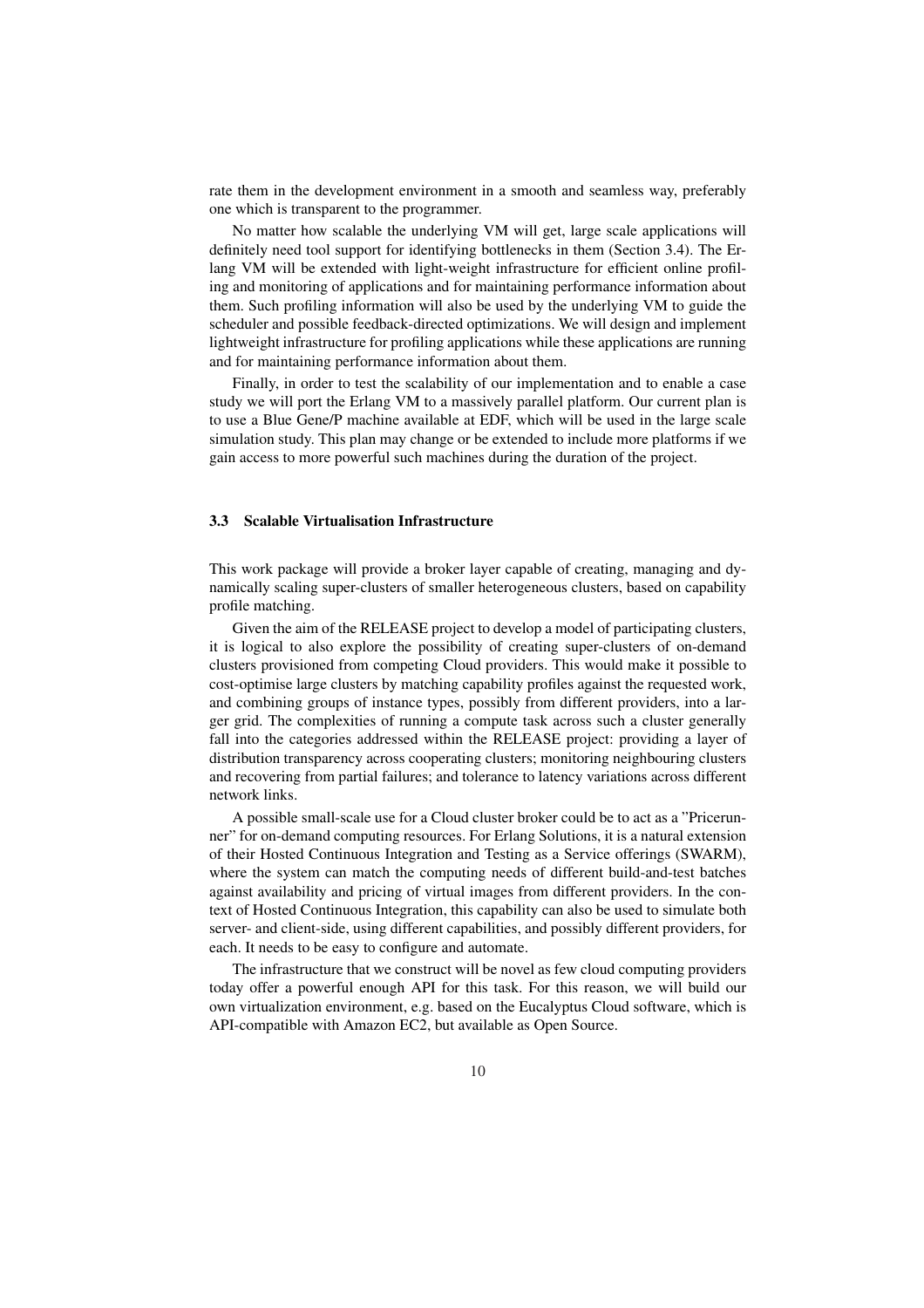#### 3.4 Tool Support for the Development of RMP Software

This work package addresses the need to build a number of different tools to support the development and deployment of Erlang programs on heterogeneous multicore architectures, including SD Erlang and the super-clusters.

The Erlang programming model provides abundant concurrency, with no theoretical limit to the number of concurrent processes existing – and communicating – at any particular time. In practice, however, there can be problems in the execution of highly concurrent systems on a heterogeneous multicore framework. Two particular difficulties are, first, *balancing of computational load between cores*. Each Erlang process will run on a single core, and a desirable property of the system is that each core is utilised to a similar extent. Secondly, there may be *bottlenecks due to communication*. Each process executes on a single core, but a typical process will communicate with other processes which are placed on other cores, and in a large system this can itself become a bottleneck. Using more cores can ease load balancing, but communication bottlenecks may be alleviated by keeping related processes close together, potentially on the same core, but these two are in tension.

We will supply tools that can measure and visualise performance in a number of different ways. The Erlang VM is equipped with a comprehensive, low-level tracing infrastructure on which other tools can be built; DTrace also provides tracing support on Unix platforms. Because of the volume of data generated, we will need to ensure that local monitoring and analysis are performed, leveraging the locality properties of the running system. The tools will be built in sequence. First we will develop textual reports and graphical visualizations for offline monitoring, secondly, these will be generated as snapshots of a running system, and finally we will build tools to support interactive, real-time online system monitoring.

For SD Erlang to be taken up in practice, it will be essential to provide users with a migration path from Erlang: using the Wrangler refactoring platform we will provide the infrastructure for users to migrate their programs to SD Erlang, and moreover provide decision-support tools suggesting migration routes for particular code. Finally, we will supply tools to debug concurrency bugs (or "Heisenbugs") in SD Erlang programs, and to develop an *intelligent debugger* based on saving partial histories of computations.

#### 4 Case Studies

The case studies will demonstrate and validate the new reliable massively parallel tools and methodologies in practice. The major studies using SD Erlang and the scalable infrastructure are large-scale  $(10^7 \text{ model instances})$  discrete simulations for EDF, and dynamically scalable continuous integration service for Erlang Solutions. Key issues include performance portability, scalability and reliability for large-scale software. We will also investigate the feasibility of impacting dominant programming models by adding our scalable reliability technologies to an Actor framework for a mainstream programming language, such as Java.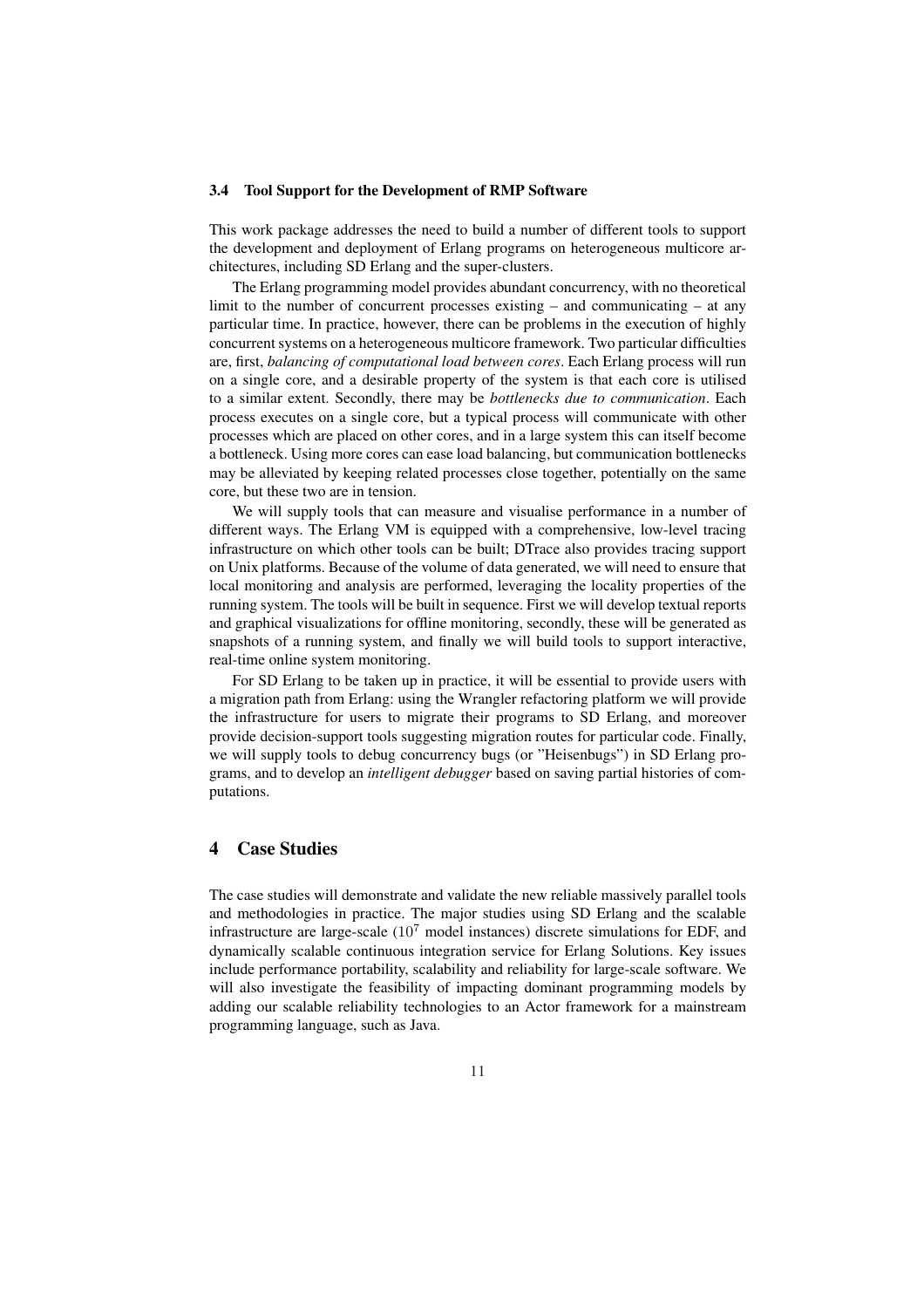*EDF Simulation.* The goals of this first case study are to enhance the reliability and hence scalability of an existing open-source simulation engine, Sim-Diasca (which stands for "Simulation of Discrete Systems of All Scales"). Sim-Diasca is a generalpurpose engine, dedicated to all kinds of distributed discrete simulations, and currently used as the corner stone for a few simulators of smart metering systems. The increased scalability will enable Sim-Diasca to execute simulations at an unprecedented scale by exploiting large-scale HPC resources, clusters or Blue Gene supercomputer (both of which provide a total of  $10^5$  cores).

The goal is to make the engine able to resist to the crash of up to a pre-determined number of computing nodes (e.g.  $k = 3$  unavailable nodes), knowing that the engine is currently designed to halt on error as soon as at least one node is lost in the course of the simulation. This is a twofold task:

- The main part is to add application-level fault tolerance to the engine, so that it is able to store its state based on triggers (e.g. wall clock durations elapsed, simulation intermediate milestone met); that state is spread over all the computed nodes involved, thus a distributed snapshot is to be performed, and the state of a given node must be duplicated to  $k$  other node(s) depending on the targeted  $k$ -reliability class, either in RAM or, more probably, on a non-volatile memory (e.g. on local files, or on a distributed file system, or on a replicated database); of course this checkpointing is meant to allow for a later restart, on a possibly different resource configuration (which is the general case).
- The second part of the task is to integrate the lower-level mechanisms for reliability provided by SD Erlang: some will be transparent, whereas others will be used as building blocks for the first part of the task.

This distributed snapshot/restart feature will be implemented as follows: on a trigger, e.g. every  $N$  simulation ticks all the attributes of all the simulation instances are replicated on  $k$  other nodes. This requires that simulation agents, like the time managers, and data-loggers, have means of serialising their state for future re-use. The main difficulty is to do the same for all model instances (a.k.a. actors).

Tolerating the common case of losing "slave" compute node at the leaf of the simulation tree is the basic requirement. More advanced challenges to be investigated include:

- Tolerating the loss of intermediate nodes, or even the root one. For the latter caseconsensus and leader election are required, and may be generic reliability mechanisms for Sim-Diasca.
- The dynamic addition of nodes naturally follows from tolerating the loss of nodes.
- Supporting instance migration, for example, for planned down-time or load balancing.

Target Platforms include both large clusters, i.e. the Blue Genes and others, and also multicore cards, like the Tilera ones. The advantage of the latter is ready access and local administration compared with large clusters.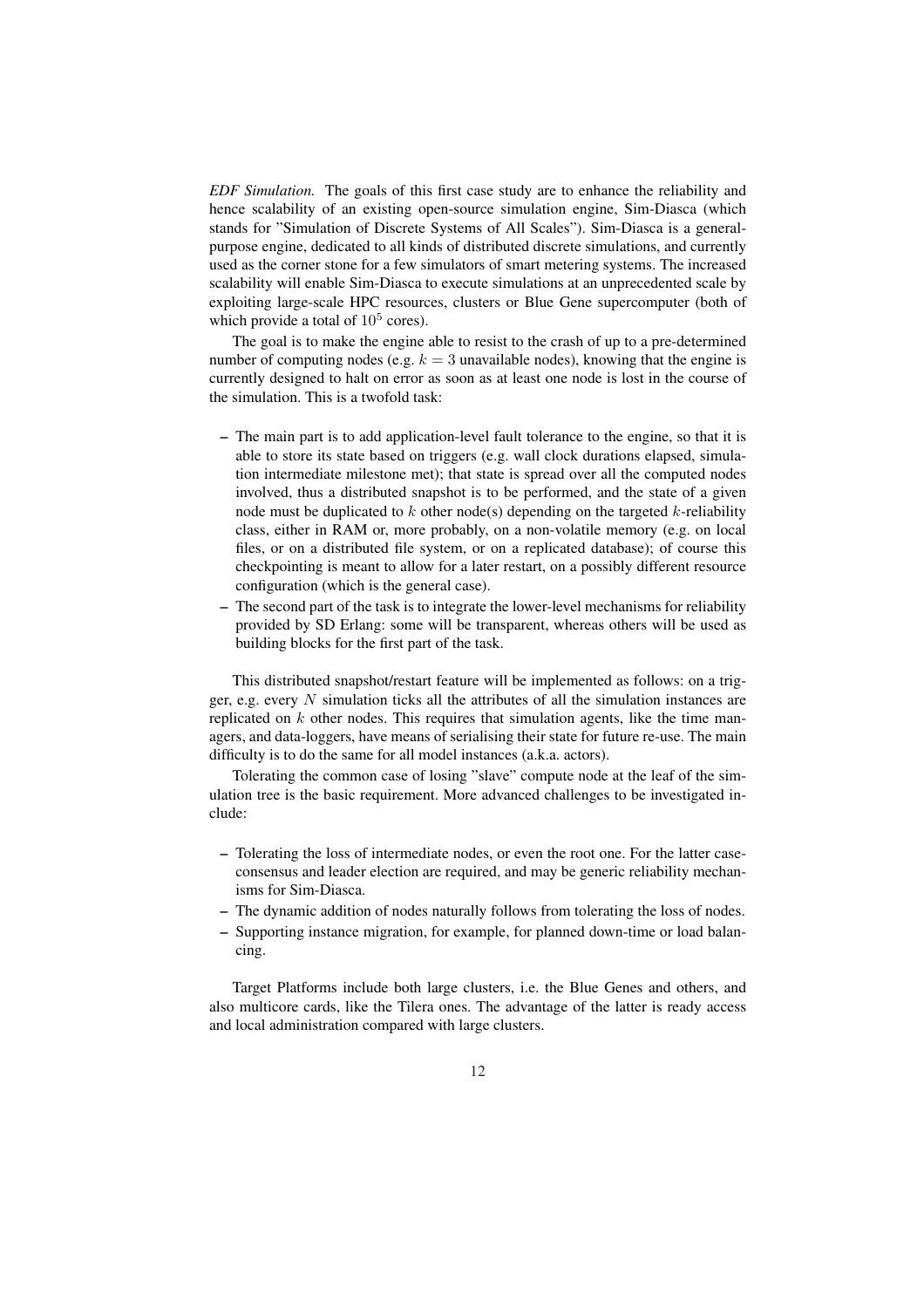*Continuous Integration Service.* The second case study will be to integrate the support for on-demand, capability-driven heterogeneous super clouds into Erlang Solutions' Continuous Integration framework, SWARM. We envisage integrating up to 4 Amazon EC2 clusters ranging from small, currently four 1GHz cores, to large, currently hundreds of 3GHz cores. To meet client requirements we will also include in-house clusters, such as bespoke embedded device clusters (currently 20 ARM cores), or clusters of dedicated machines currently not available in virtualised environments.

Erlang Solutions has a dynamic stream of customer projects and exactly which configurations we will test will depend on the clients' use cases, but already, prospective clients of SWARM include massively scalable NoSQL databases, multi-site instant messaging systems and middleware for nation-wide trading infrastructures, and Erlang Solutions is also currently developing ad-hoc networking solutions for mobile devices. We plan to explore the potential of Hosted Continuous Integration in all these areas, and derive from that experience what a common provisioning framework for heterogeneous clusters should look like.

*Scalable Reliability for a Mainstream Actor Framework.* The goal of this study is to evaluate how effectively the scalable reliable concurrency oriented paradigm we will develop can be applied to mainstream software development. We will investigate the feasibility and limitations of adding SD Erlang scalability constructs to a popular Actor framework for a dominant language. The investigation will focus on an open source framework with an active user base, and ideally European in origin. One such framework that meets these requirements is Kilim for Java, developed in Cambridge [24].

#### 5 Progress So Far

In the first six months of the RELEASE project we have made the following progress.

We have started design SD Erlang by making an overview of architecture trends, possible failures, and Erlang modules that might impinge on Erlang scalability. We have formulated the main design principles, and analysed in-memory and persistent data storage mechanisms. We also have developed an initial SD Erlang design that includes implicit process placement and scalable groups to reduce node connections.

We have started to benchmark and trace multicore systems using both the built-in Erlang tracing and DTrace for Unix systems. We are also compiling a set of programs for Erlang and in particular Distributed Erlang, so that we can benchmark the performance of multicore SD Erlang on a set of practical problems.

We have produced a survey of the state-of-the-art cloud providers and management infrastructures. The survey is a foundation for the initial work on providing access to cloud infrastructure for different tasks, such as system building, testing and deployment. We have added a few useful features to Sim-Diasca to ease troubleshooting, e.g. a distributed instance tracker. We are also working on a scalable simulation case that can be used for benchmarking purposes.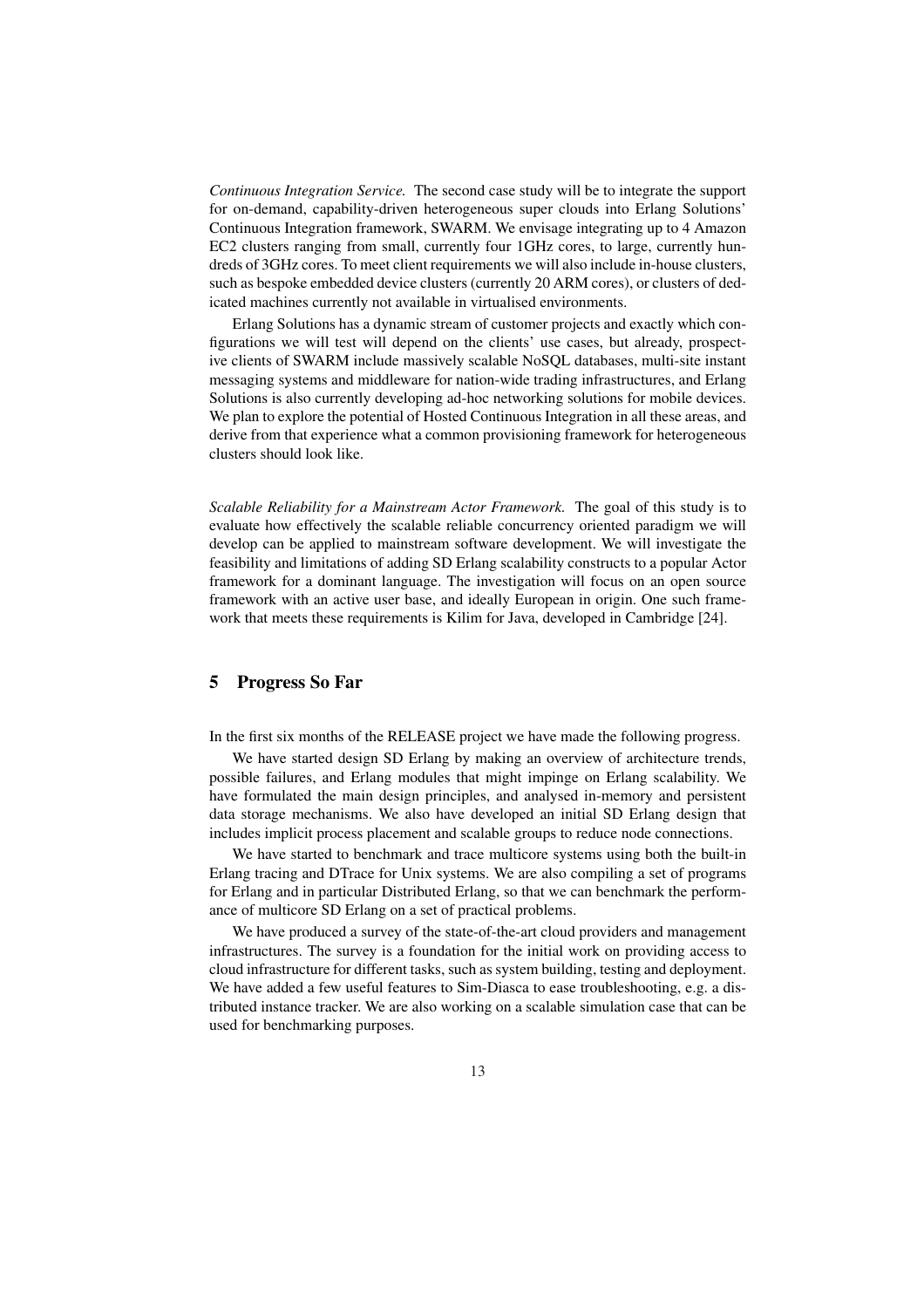#### 6 Conclusion

SD Erlang is designed to provide a successful platform for multicore systems as Erlang currently does for concurrent, distributed systems.The Erlang model supports concurrency and fault-tolerance. Given the future trajectory of multicore systems, it is precisely these features that are needed to support massively multicore systems in which the mean time between core failures will be as low as one hour. We look forward to reporting on the progress of the project in the years to come.

#### 7 Acknowledgements

We would like to thank all our colleagues who work on the RELEASE project. This work has been supported by the European Union grant RII3-CT-2005-026133 'SCI-Ence: Symbolic Computing Infrastructure in Europe', IST-2011-287510 'RELEASE: A High-Level Paradigm for Reliable Large-scale Server Software', and by the UK's Engineering and Physical Sciences Research Council grant EP/G055181/1 'HPC-GAP: High Performance Computational Algebra and Discrete Mathematics'.

#### References

- 1. *Erlang/OTP Efficiency Guide, System Limits*, 2011. http://erlang.org/doc/efficiency guide/advanced.html#id67011.
- 2. Wrangler home page, 2011. http://www.cs.kent.ac.uk/projects/wrangler/.
- 3. T. Arts and L.-A. Fredlund. Trace analysis of erlang programs. *SIGPLAN Not.*, 37(12):18– 24, 2002.
- 4. F. Cesarini and S. Thompson. *Erlang Programming*. O'Reilly, 2009.
- 5. R. Chandra, L. Dagum, D. Kohr, D. Maydan, J. McDonald, and R. Menon. *Parallel programming in OpenMP*. Morgan Kaufmann Publishers Inc., San Francisco, CA, USA, 2001.
- 6. D. Dewolfs, J. Broeckhove, V. Sunderam, and G. E. Fagg. FT-MPI, fault-tolerant metacomputing and generic name services: a case study. In *EuroPVM/MPI'06*, pages 133–140, Berlin, Heidelberg, 2006. Springer-Verlag.
- 7. G. Germain. Concurrency oriented programming in termite scheme. In *ERLANG'06*, pages 20–20, New York, NY, USA, 2006. ACM.
- 8. G. Group. Gartner says cloud consumers need brokerages to unlock the potential of cloud services, 2009. http://www.gartner.com/it/page.jsp?id=1064712.
- 9. C. Hewitt, P. Bishop, and R. Steiger. A universal modular actor formalism for artificial intelligence. In *IJCAI'73*, pages 235–245, San Francisco, CA, USA, 1973. Morgan Kaufmann Publishers Inc.
- 10. R. Hickey. The Clojure programming language. In *DLS'08*, pages 1:1–1:1, New York, NY, USA, 2008. ACM.
- 11. R. K. Karmani, A. Shali, and G. Agha. Actor frameworks for the jvm platform: a comparative analysis. In *PPPJ '09*, pages 11–20, New York, NY, USA, 2009. ACM.
- 12. A. Leung, O. Lhoták, and G. Lashari. Automatic parallelization for graphics processing units. In *PPPJ'09*, pages 91–100, New York, NY, USA, 2009. ACM.
- 13. S. Marr, M. Haupt, S. Timbermont, B. Adams, T. D'Hondt, P. Costanza, and W. D. Meuter. Virtual machine support for many-core architectures: Decoupling abstract from concrete concurrency models. In *PLACES*, pages 63–77, 2009.